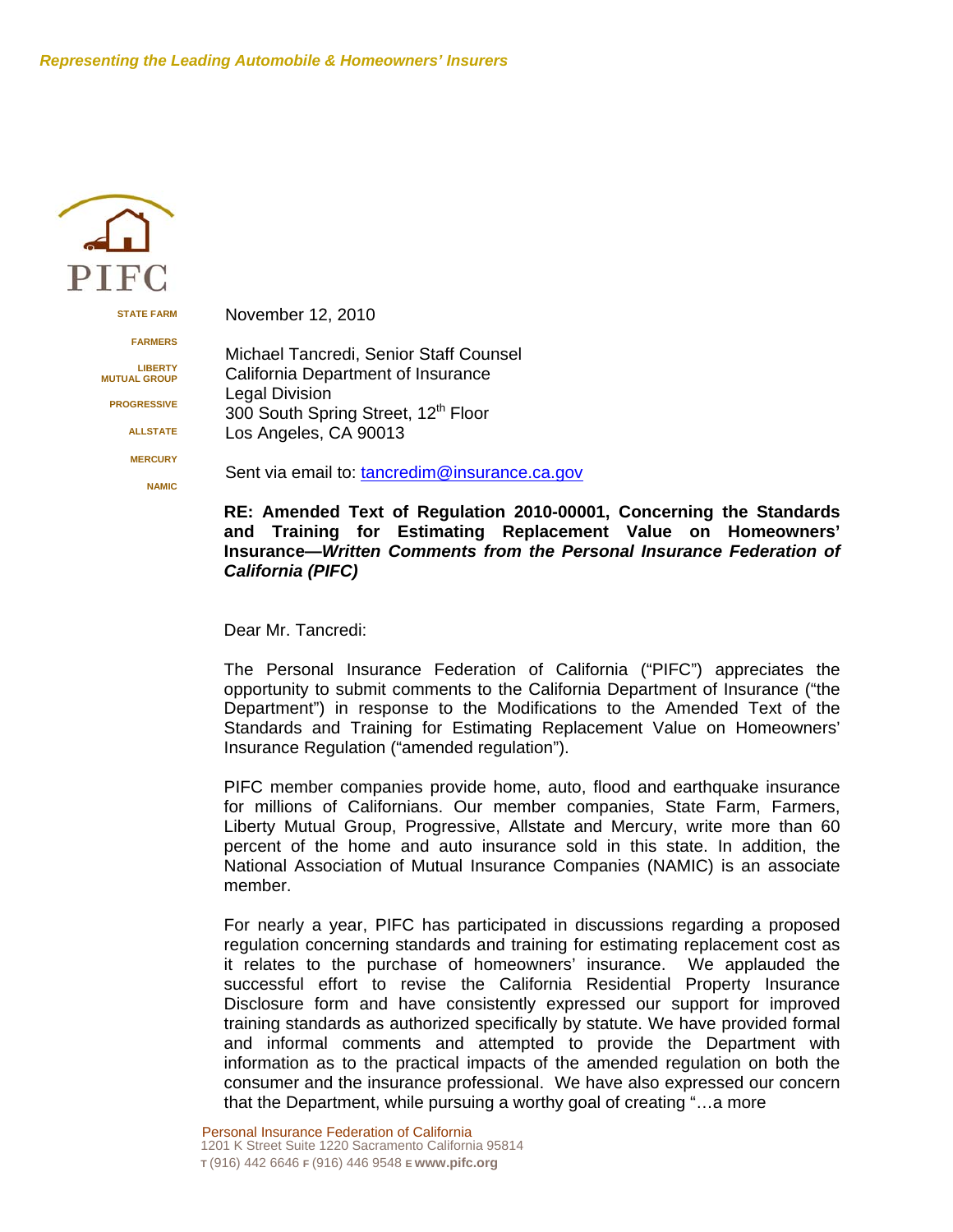consistent, comprehensive and accurate replacement cost calculation," has exceeded its statutory authority and has failed to comply with provisions of the Administrative Procedure Act ("APA").

PIFC incorporates, by reference, our letter dated May 17, 2010, detailing questions and concerns with the original proposed regulation, most of which remain. In our comments below, we will attempt to emphasize the amended language and focus our concerns to those provisions.

### *THE AMENDED REGULATION DOES NOT MEET THE REQUIREMENTS OF GOVERNMENT CODE SECTION 11349.1.*

### **Authority**

The authority of an administrative agency to adopt regulations is limited by the enabling legislation. *(Bearden v. U.S. Borax, Inc., (2006) 138 Cal.App.4th 429)*. To be valid, an administrative regulation must be within the scope of authority conferred by the enabling statute or statutes. *(Terhune v. Superior Court (1998) 65 Cal.App.4th 864).* Agencies do not have discretion to promulgate regulations that are inconsistent with the governing statute, or that alter or amend the statute or enlarge its scope. *(Slocum v. State Board of Education (2005) 134 Cal.App.4th 429).* 

There is no authority provided by the cited statutes for the Department to create an entirely new definition for commonly used terms as proposed in Section 2695.180(e), *as amended*. This new definition is then referenced throughout Section 2695.183, *as amended*, and serves as the basis for further requirements, prohibitions and even penalties, including the creation of a new violation of Insurance Code Section 790.03 under Section 2695.183(j), *as amended*.

Section 790.10, cited by the Department as authority, is limited to adopting regulations to implement the existing list of unfair business practices set forth in Section 790.03. It is not available to expand the list of unfair business practices as the amended regulation does. Section 790.06 sets out the exclusive process for the Department to add to the list of acts that constitute unfair business practices.

The Department asserts that the regulation is authorized because it is implementing a provision in Section 790.03, making a misleading statement about the business of insurance (Section 2695.183(j)). PIFC does not concede that providing information, that assists an applicant or insured to estimate the cost of replacing the structure to be insured, is a statement about the business of insurance. Even making that assumption, it does not follow that such information is misleading if it is not calculated solely in accordance with the extensive dictates of this regulation.

For example, information provided by a contractor, knowledgeable about local building costs, could form a valid basis for an estimate of replacement cost that is not misleading. Certainly, an estimate of replacement cost could be provided without setting out the factors that went into the estimate or attaching cost to separate components that make up the overall estimate.

Also, an estimate is exactly that  $-$  it is an estimate. An estimate does not require the mathematical precision that the Department is mandating by this amended regulation to prevent it from being misleading. An estimate provided with the explanation that it is only an estimate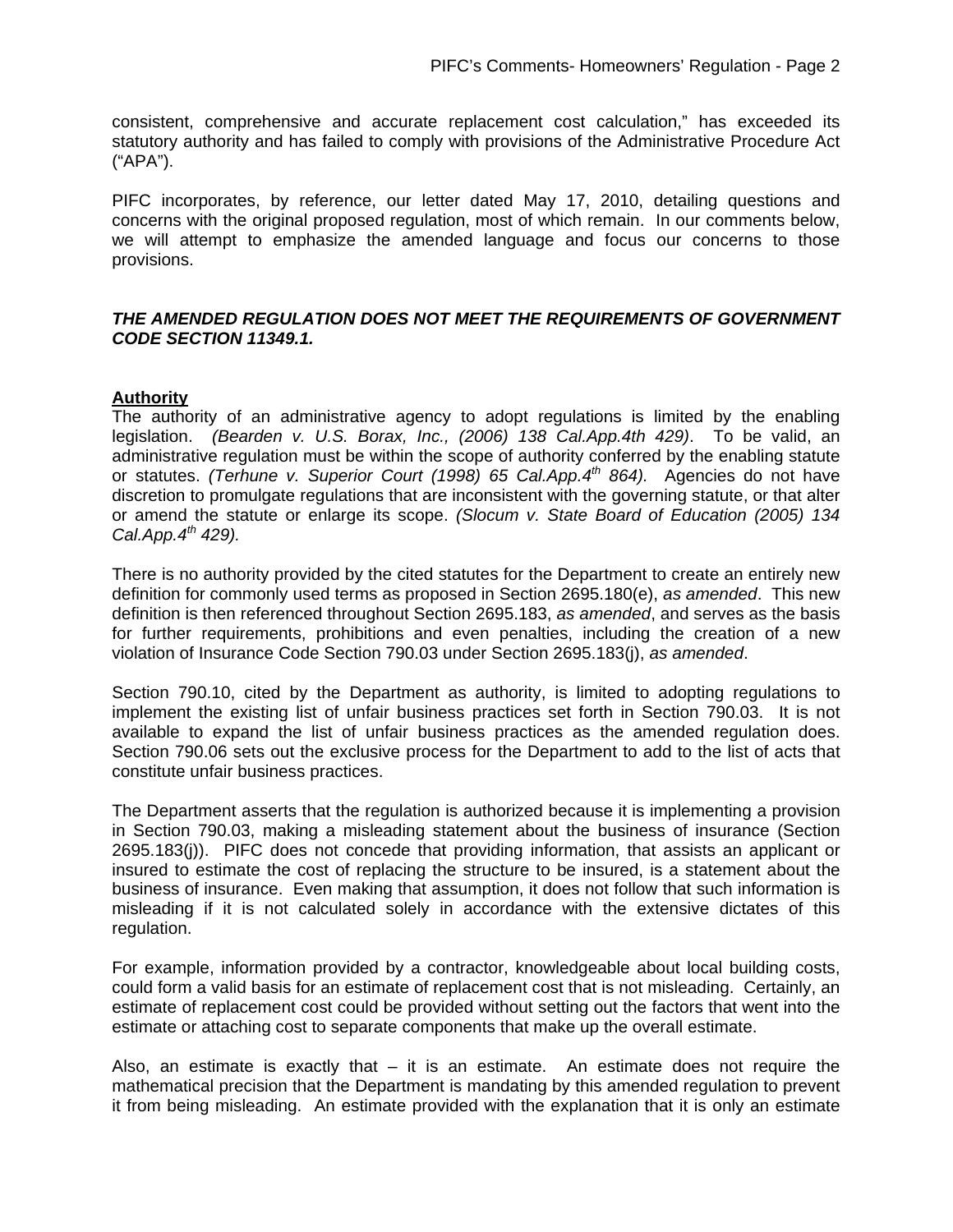and that the applicant or insured is to determine the amount of insurance needed to replace the structure is, by definition, non-misleading.

The effect of the proposed regulation is to set out totally new standards and restrictions on communication, making the failure to comply with an additional definition of an unfair business practice. As noted above, the Department cannot do that under the authority contained in Section 790.10 or any other provision of law. Certainly, the regulation exceeds the scope of authority contained in Section 790.03, dealing with misleading statements concerning the business of insurance.

An agency has no authority to promulgate a regulation that is inconsistent with controlling law. *(Communities for a Better Environment v. California Resources Agency (2002) 103 Cal.App.4th 98).* No legal basis exists for the Department to restrict insurance companies from obtaining and/or communicating an estimate of replacement cost, activities that are critical and essential to underwriting decisions, as the *amended regulation* proposes in Section 2695.183.

"The Insurance Code provides no express authority for regulating the underwriting of homeowners' insurance, nor can such expansive authority be implied. Unlike automobile insurance, homeowners' insurance is subject to only a few restrictions, all clearly set forth in the Insurance Code. Reading the Insurance Code to give the Commissioner broad authority to regulate underwriting beyond these specific provisions is inconsistent with the legislative scheme as a whole." *(AIA v. Garamendi).* The Department remains bound by this decision.

The only statutes that restrict an insurance company's underwriting decisions with respect to homeowners' insurance are Insurance Code Sections 676 and 791.12. Other sections set out the basis for canceling a policy (Sections 675, 675.5, 676), or prohibit when a policy may be non-renewed (Sections 675, 676.9, 676.10, 676.1) or prohibit discriminatory practices (Sections 679.7-679.73). **These restrictions are exclusive**. The Department has no authority to expand these restrictions to include restrictions on estimating replacement cost—a fundamental component of any underwriting decision. The underwriting process will almost always necessitate the calculation of an estimated replacement cost to determine: (1) a minimum amount of insurance a company may offer based upon its internal guidelines and (2) the basic coverage amount upon which an extended coverage amount may be offered.

Any attempt to regulate the estimating process fundamentally includes the regulation of underwriting. Section 2695.183(p), *as amended*, proposes to specifically regulate the communication of a "minimum amount of insurance" in conflict with controlling statutory and case law.

Most insurance companies offer extended coverage that is usually some percentage above the basic coverage amount. Extended coverage provides a cushion for the unexpected, rapid increases in construction costs, upgrades, additions and other changes that did not trigger the insured to increase the basic coverage. Extended coverage is based on a basic coverage amount that is equal to or greater than the estimated replacement cost. In fact, extended coverage cannot be provided unless the basic coverage is at least as great as the estimated replacement cost of the property.

Hence, to even discuss extended coverage, the insurance company has to obtain an estimate of the replacement cost and communicate that amount to the insurance applicant. Estimating and communicating the replacement cost is integral to making an underwriting decision, that is, whether extended coverage can be provided or not. Section 2695.183, *as amended*, prohibits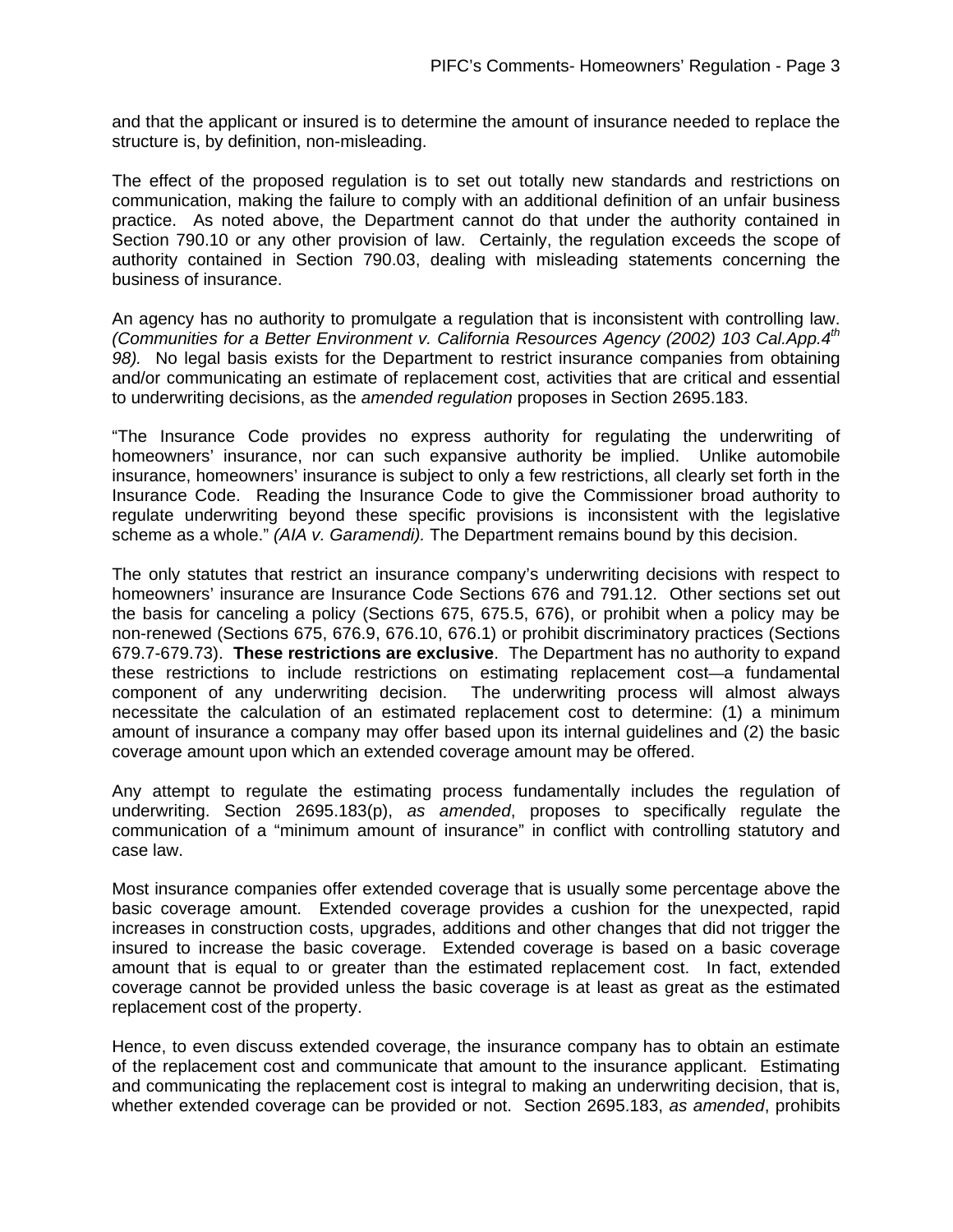an insurance company specifically from obtaining, estimating, or communicating a replacement cost unless it complies with subdivisions (a) through (e). As such, it directly regulates underwriting.

PIFC does recognize the authority of the Department, under Insurance Code Section 1749.85, to promulgate regulations related to the curriculum and training of broker-agents on "proper methods of estimating replacement value of structures…" However, nothing in that statute, or contained within the legislation's history, can be read to allow the Department the authority to promulgate regulations applicable to broker-agents for any purpose other than to establish a training curriculum. Section 2695.183, *as amended*, attempts to regulate well beyond curriculum by specifying standards and requiring and prohibiting certain forms of communication between the licensee and the consumer.

In addition, the amended regulation appears to conflict with established California law reflecting the responsibility of the insured to set policy limits. "It is up to the insured to determine whether he or she has sufficient coverage for his or her needs." *(Everett v. State Farm General Insurance Co. (2008) 162 Cal.App.4th 649).* The court in *Everett* also affirmed that Insurance Code Sections 10101 and 10102 do not require an insurer to set policy limits that equal the cost to replace the property, nor is an insurer duty bound to set policy limits for insureds. The amended regulation will have the impact of shifting the responsibility for establishing policy limits from the insured to the insurer, contrary to current law.

# **Clarity**

The amended regulation is fraught with ambiguity and fails to meet the clarity standard as defined under the APA Section 11349 (c). "Clarity means written or displayed so that the meaning of the regulations will be easily understood by those persons directly affected by them." An ambiguous regulation that does not comply with the rulemaking procedures of the Administrative Procedure Act (APA) is void. *(Capen v. Shewry (2007) 65 Cal.Rptr.3d 890).* 

PIFC and our member companies have spent months in discussions and exchange of information with the Department and yet still the experts within these companies have no clear understanding of the requirements of this amended regulation. Comments and questions related to clarity are provided within the specific section comments below.

### **Consistency**

Consistency is defined in Government Code Section 11349 (d) as "being in harmony with, and not in conflict with or contradictory to, existing statutes, court decisions, or other provisions of law. An agency has no authority to promulgate a regulation that is inconsistent with controlling law *(Communities for a Better Environment v. California Resources Agency (2002) 103 Cal.App.4th 98*), nor with the governing statute. *(Pulaski v. California Occupational Safety and Health Standards Board (1999) 75 Cal.App.4th 98).* 

As discussed above, Section 2695.183, *as amended*, is in conflict with *AIA v. Garamendi* in its attempt to regulate underwriting. This section is also inconsistent with Section 1749.85, which applies to *training curriculum for broker-agents* (subdivision (a)) and places a requirement on *real estate appraisers to calculate an estimate of replacement value in accordance with regulations*, if adopted by the Department (subdivision (d)). The amended regulation goes far beyond training and curriculum by mandating a specific set of requirements for estimating replacement cost for licensees (including broker-agents) in clear conflict with statutory law.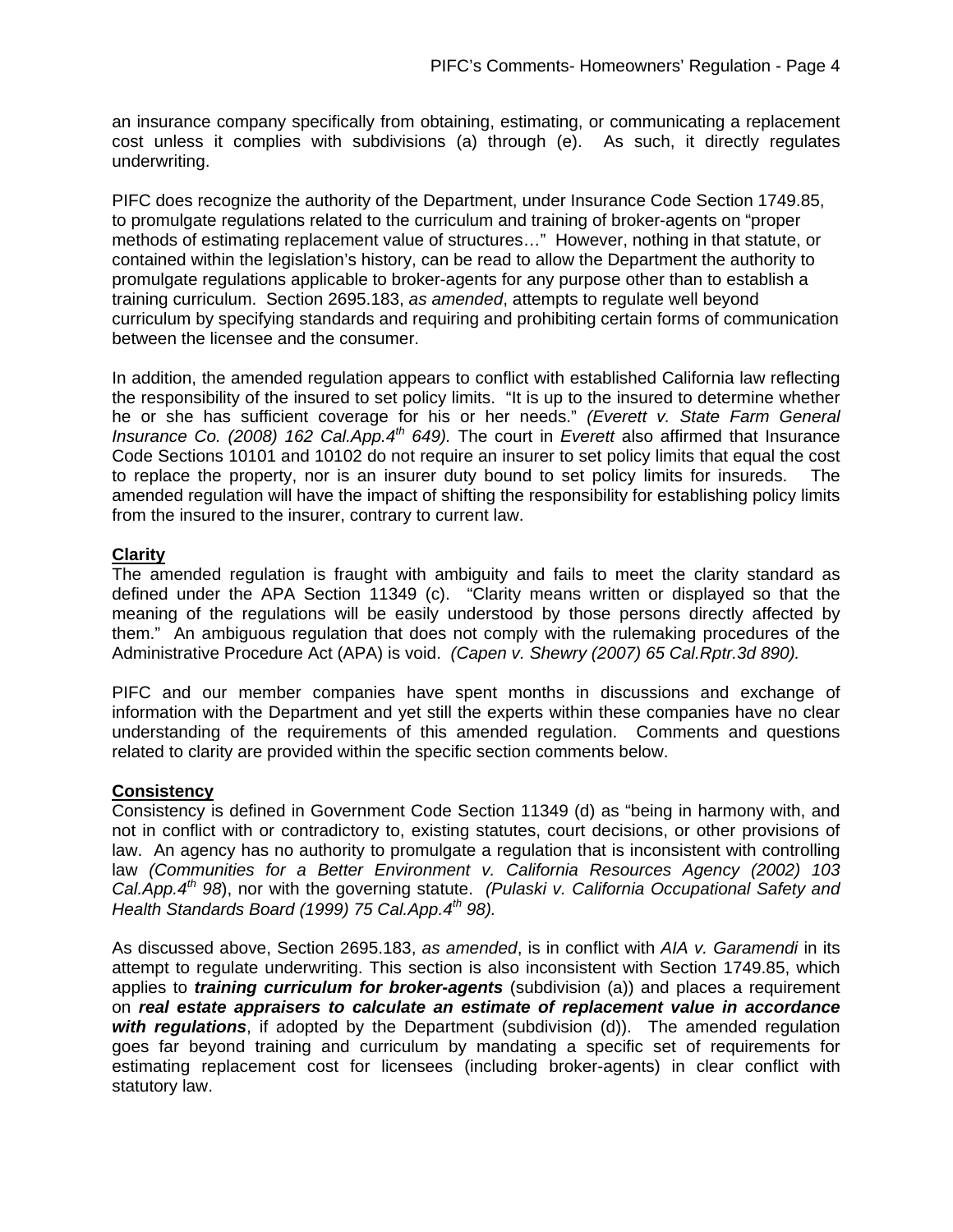### **Necessity**

Finally, the Department has failed with the amended regulation to satisfy the "Necessity" standard. The record of the rulemaking proceeding fails to "demonstrate by substantial evidence the need for a regulation to effectuate the purpose of the statute, court decision, or other provision of law that the regulation implements, interprets or makes specific, taking into account the totality of the record." For purposes of this standard, evidence includes, but is not limited to, facts, studies and expert opinions. (APA Section 11349 (a)). Nothing in the Initial Statement of Reasons or any new information provided in the recent Notice, evidences any need for this regulation. The Department added several "documents" to the rulemaking file. Nothing in the file constitutes studies or expert opinions - the majority are newspaper articles, which can hardly be classified as "expert opinions." The "survey" was conducted by a bias group and offers no scientific methodology or conclusions that could possibly be the basis for the regulation. The Department has not offered any information, other than limited, anecdotal, to justify the need for the amended regulation – no studies and no facts.

Certainly the Department has provided no explanation for why the precise detailed mandates of the amended regulation are necessary to implement Section 790.03. That is, why each and every provision is required to avoid providing an estimate of replacement cost that is misleading. Nothing less is required by the APA.

In promulgating the amended regulation, the Department has failed to meet the requirements of the California Administrative Procedure Act.

# *SPECIFIC COMMENTS AND QUESTIONS AS TO THE AMENDED REGULATION*

### **Is the Amended Regulation Intended to Apply to Manufactured Homes?**

Because of the nature of the type of construction, manufactured homes are generally not reconstructed but replaced following a total loss. Consequently, the reconstruction value estimation process for manufactured homes is significantly different as compared with site-built homes. Specifically, replacement value estimators for manufactured homes generally do not provide for provisions for cost of foundation or architect's plans/engineering reports/permits, whether the structure is located on a slope, the type of frame, or nonstandard wall heights.

Since estimating programs are not generally available for manufactured homes that incorporate all of the provisions required by Section 2695.183 and because the training required for manufactured homes is significantly different than site-built homes, it would seem appropriate to exempt manufactured homes from the proposed regulation.

We raised this issue during the previous comment period and there has been some indication that the intent is that the amended regulation does *not* apply to manufactured homes, but as written, there is a lack of clarity. Would the Department please indicate its intention and clarify the language?

### **Section 2695.180 (e), as amended**

This section broadly defines the terms "estimate of replacement cost" and "estimate of replacement value" as "any estimate, statement, calculation, approximation or opinion, whether expressed orally or in writing, regarding the projected replacement value of a particular structure or structures."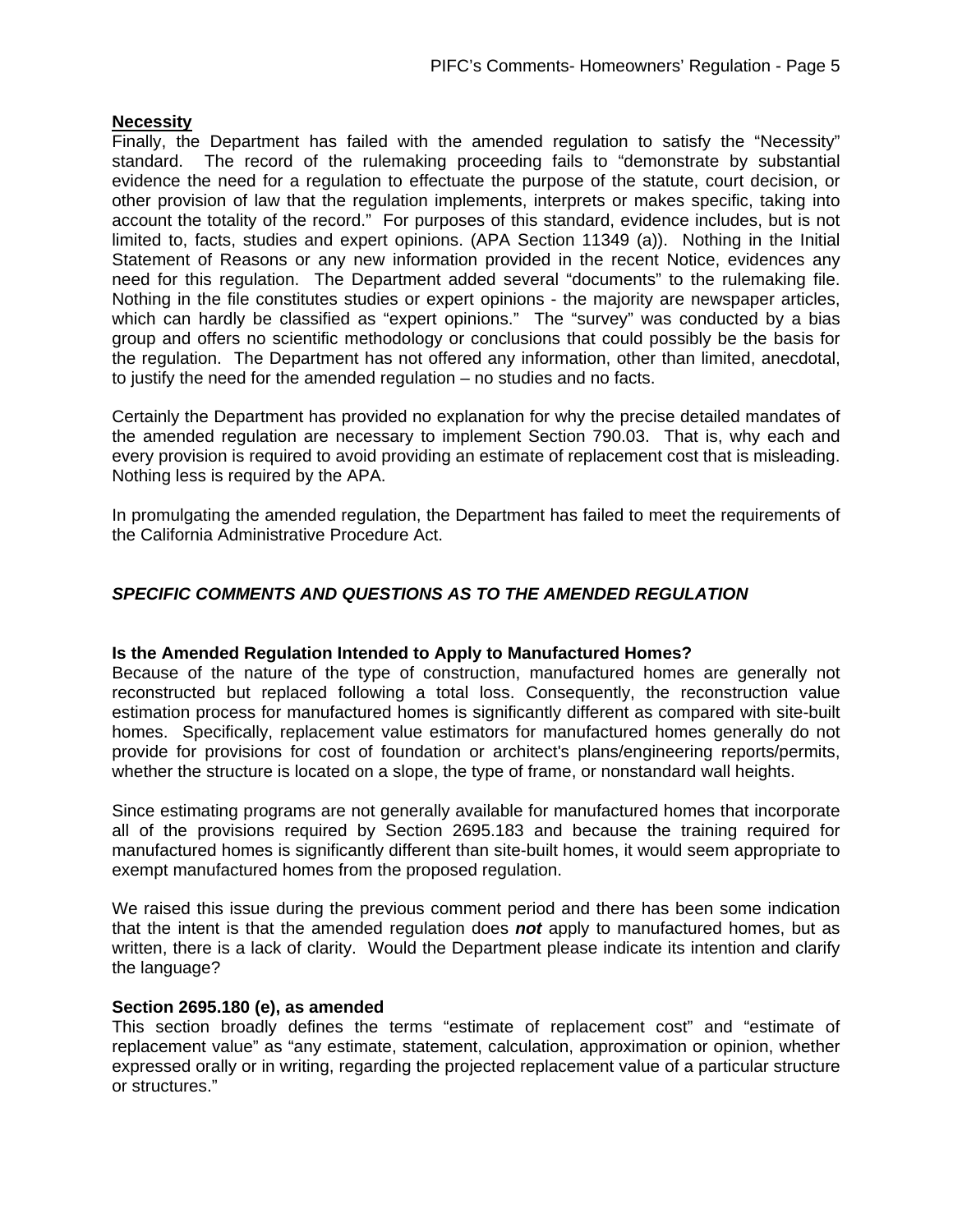The definition is so broad as to encompass almost any conversation that would take place between a licensee and a customer, thereby triggering all of the requirements in Section 2695.183 and resulting in a myriad of unintended consequences and downstream regulatory ramifications. It could very well lead to consumer confusion because its breadth could be interpreted to be akin to market value, which would be completely inaccurate. Specifically, the proposed definition of "estimate of replacement cost" is subsequently referenced in many other sections of the amended regulation and makes it impractical and infeasible for a licensee to ensure compliance with the amended regulation:

 2190.3(f): Requirement to maintain records and copies of the estimate of replacement cost;

2695.183(e): Requirement for a licensee, no less frequently than annually, to take reasonable steps to ensure that sources and methods used to generate the estimate of replacement cost are kept current;

2695.183(g)(1): Requirement to provide a copy of the estimate of replacement cost to the applicant or insured at the time the estimate is communicated;

2695.183(g)(2): Requirement that the estimate of replacement cost itemize the projected cost for each element of Section 2695.183(a)(1)-(a)(4);

2695.183(h): Requirement to provide a copy of the revised estimate of replacement cost if the estimate has been revised; and

2695.183(i): Requirement to maintain a record of the information used to generate the estimate of replacement cost and a copy of the estimate of replacement cost in the file for the prescribed period of time.

Because the scope of the definition for "estimate of replacement cost" has been expanded to include oral approximations or opinions, it is not possible for a licensee to generate a printed or an electronic copy of any additional adjustments outside of the software provided that would support the revised oral "estimate", as required by Section 2695.183(g)(1) which is a consequence of a private conversation between the agent and applicant.

Also, because the licensee would not be aware of specific details exchanged in any private conversations, it is not possible to maintain a record of the information used to generate this revised "estimate of replacement cost," as required by Section 2695.183(i) and Section 2190.3(f).

Since an adjustment which occurs outside a licensee's system-generated estimating process (i.e., based on information from an oral conversation) is not captured, it would not be possible to itemize the elements listed in Section 2695.183(a)(1) - (a)(4) to support the revised oral estimate, as required by Section  $2695.183(q)(2)$ . Next, since the licensee does not have any record of any oral adjustments, it is not possible for the licensee to maintain a physical or electronic copy of the revised estimate of replacement cost in the file as required by Section 2190.3(f) and Section 2695.183(h).

Finally, it is not practical for an insurer to "take reasonable steps" to ensure that personal information or experience base that is discussed in private, oral conversations, be annually updated (as required by Section 2695.183(e)).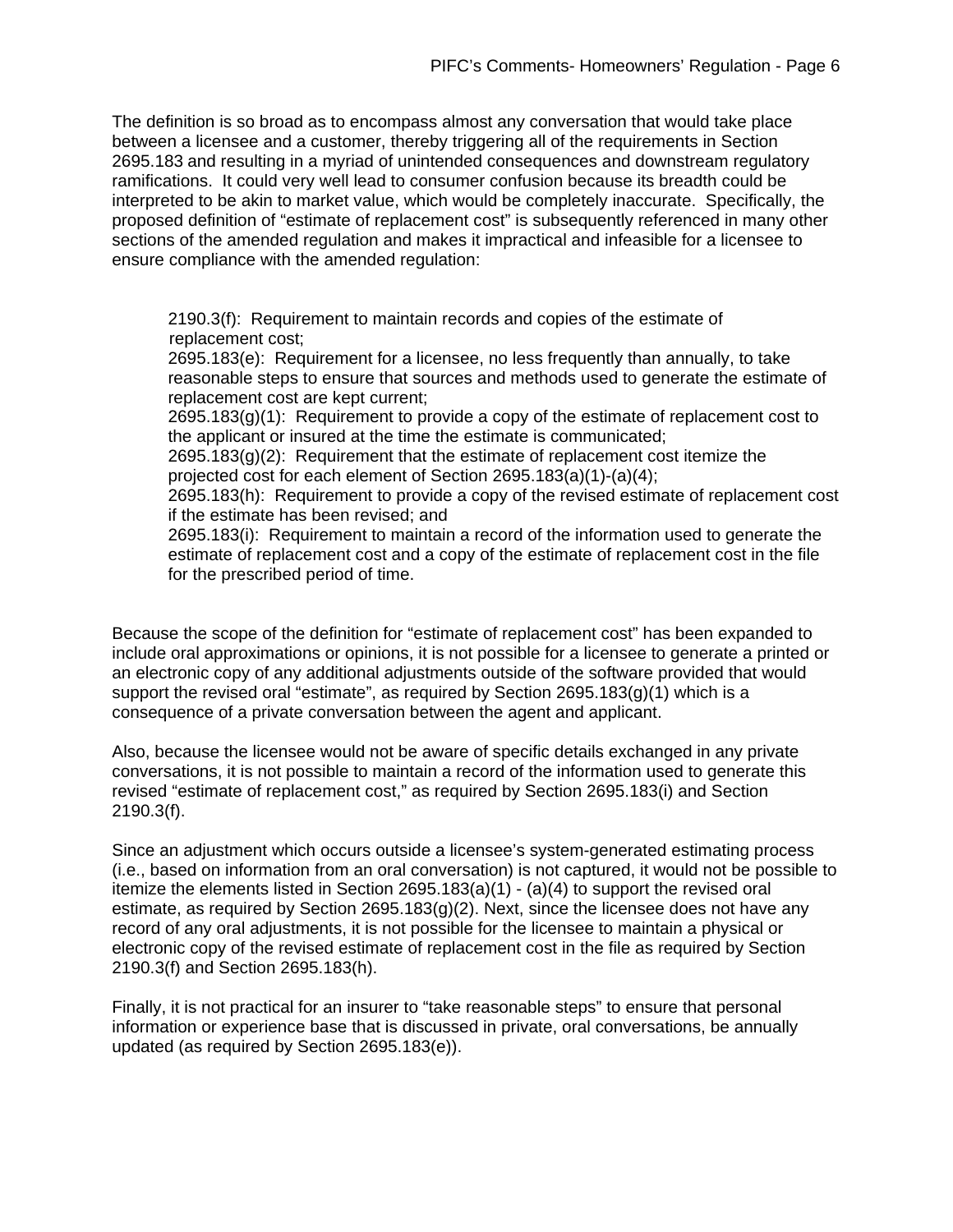#### **Section 2695.183, as amended**

Several substantive changes have been made to this Section which raise the question of whether the amended regulation satisfies the requirement of the APA Section 11346.8(c): The change must be either: (1) nonsubstantial or solely grammatical or (2) sufficiently related to the original text that the public was adequately placed on notice that the change could result from the originally proposed regulatory action.

The term "communicate" which is actually used throughout the amended regulation, lacks clarity. The change in the first sentence of the amended regulation from a prohibition on a licensee to "estimate a replacement cost" (unless the specified standards are met), to the amended language which now states that no licensee shall "communicate" an estimate (unless the specified standards are met) is unclear. Because the term "estimate of replacement cost" is defined so broadly in Section 2695.180(e), the intent of this amendment needs to be clarified.

Other substantive amendments include the addition of the language, still in the first sentence, "…in connection with an application for or renewal of…" Would the Department please clarify the phrase "in connection with"? The inclusion of renewals within the requirement creates a new and substantial burden on insurers, essentially shifting the responsibility of determining coverage from the insured to the insurer – in direct violation of the *Everett* decision. It creates a situation where simply by sending the renewal notice the requirements of complying with the standards (a) through (e) would apply or place the insurer at risk for being found to have violated Section 790.03 (per subdivision (j)). Can the Department explain what is intended? Does the Department intend to change existing law to force insurers to determine coverage upon renewals, even if a customer does not want this?

Currently, the applicant/insured has full responsibility for providing all information necessary for a non-binding estimate of coverage. The broker-agent may assist the applicant/insured by utilizing that information to estimate replacement cost, sharing that information, but relying on the applicant/insured to determine the coverage amount best for them. Does the Department intend that the amended regulation will require a change in this practice?

Current practice also includes situations where an applicant/insured provides a contractor or other estimate of replacement cost prepared by a third party. Would that "communication" trigger all of the requirements of this section and put the broker-agent in the position of having to verify that estimate by attempting to comply with subdivisions (a) through (e)?

### **Section 2695.183(g)(2), as amended**

The requirement to itemize the projected costs will necessitate changes to the business practices of most companies and include modifications to vendor systems and company systems requiring substantial cost and time to achieve the ability to comply. We also raise the concern of how the itemized figures may be used *after the fact* during the claims process, which could be years removed from the initial estimate, in a circumstance where no subsequent estimate was prepared and policy limits go unchanged because the consumer did not increase their limits– which, given the burden on the licensee if they choose to prepare an estimate, not preparing subsequent estimates may become a more common practice. The responsibility to obtain sufficient insurance is on the insured – but they often do not update their policies, in spite of being encouraged to do so routinely by their agent or company.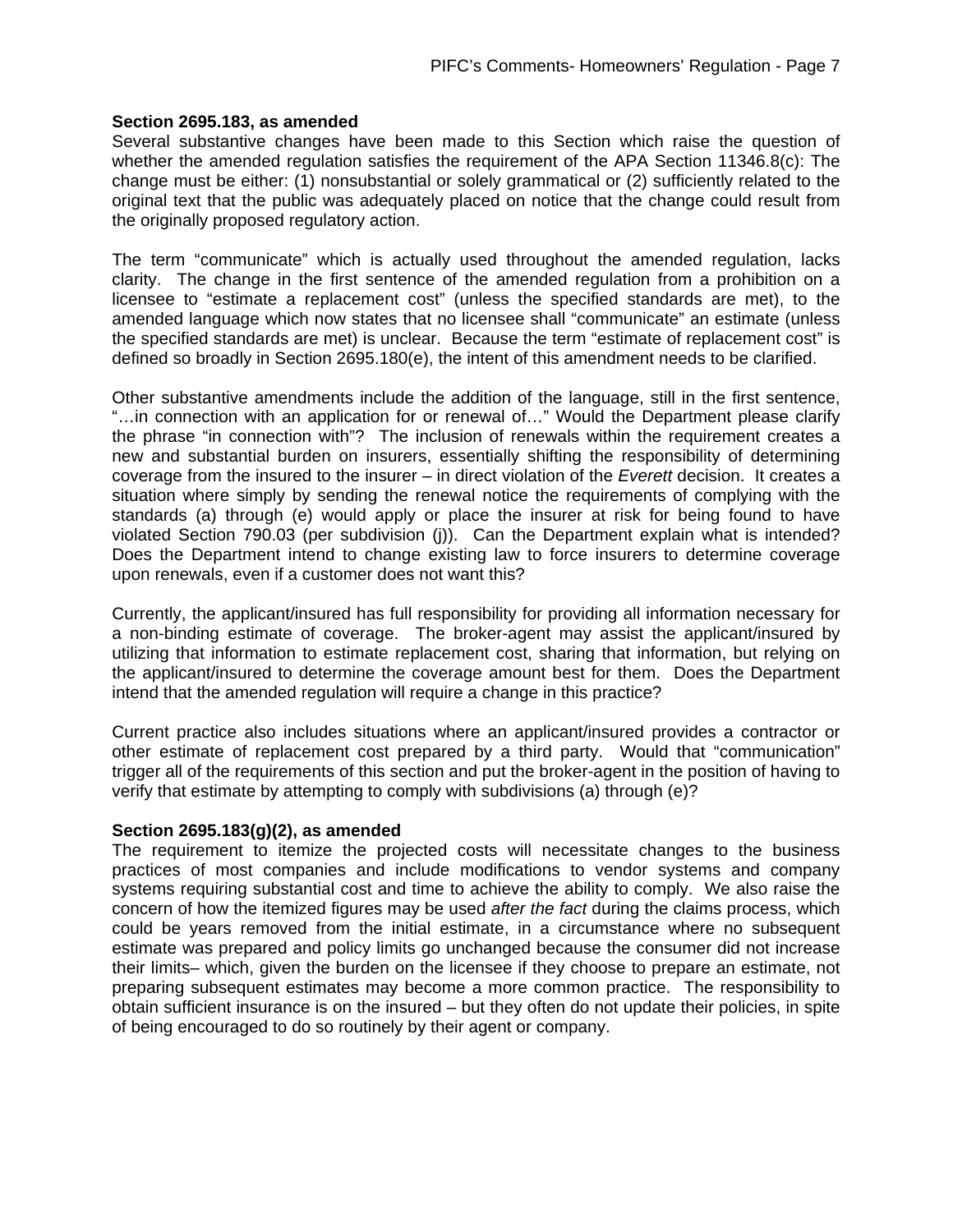### **Section 2695.183(j), as amended**

This subdivision expands the prohibitions under Insurance Code Section 790.03. This may not be done by regulation, rather an expansion of this type must be passed by the legislature or in accordance with Section 790.06. The Department has no authority to expand the list of unfair business practices by regulation. "If, in adopting an administrative regulation under this section, a state agency does not confine itself to a reasonable interpretation of the statute, the legislative area has been invaded and courts are obligated to strike down an administrative rule which attempts to add to or subtract from the statute." (*Macomber v. State Social Welfare Bd. (1959) 175 Cal.App.2d 614).* "Agencies do not have discretion to promulgate regulations that are inconsistent with the governing statute, or that alter or amend the statute *or enlarge its scope*." (*Sabatasso v. Superior Court (2008) 167 Cal.App.4th 791). Emphasis added.* 

PIFC has continually expressed our concern that this provision could create a litigation path for industrious lawyers. The amended regulation is a compilation of overly prescriptive requirements which also lack clarity and even conflict. Compliance will be difficult and disagreements about what was "communicated' (the regulation includes all oral communication as well) will take place at the time of claim, perhaps years removed from the initial estimate. process. The amended regulation, and specifically this provision, are fraught with litigation traps.

### **Section 2695.183(n)**

This subdivision states that no provision of this article shall "limit or preclude" a licensee from "providing and explaining" the required California Residential Property Insurance Disclosure, nor from "explaining the various forms of replacement cost coverage" nor from "explaining how replacement cost basis policies operate." However, this language does not provide any exemption or protection for "communication" as is provided in subdivision (l) and given the broad definition of 2695.180(e), this provision does not appear to offer any protection for the licensee in discussing the required disclosure forms.

# **Section 2695.183(o)**

This subdivision, while allowing the applicant to obtain his or her own estimate, does not explain how that estimate may be used in any communication with the licensee, nor whether the act of accepting an estimate provided by an applicant will trigger the requirements on the licensee under this Section and subject a licensee to the definition in Section 2695.180(e), triggering potential liability under Section 2695.183(j).

### **Section 2695.183(p)**

Comments with respect to the legal authority of the Department to regulate the calculation and communication of the "minimum amount of insurance" requirement a company may have as a part of their underwriting guidelines was discussed above.

This entire subdivision is confusing. It appears to conflict with subdivision (l) which states that "Section 2695.183 applies to *all communications* by a licensee, verbal or written, with the *sole exception* of internal communications….that concern the insurer's underwriting decisions and that never come to the attention of the applicant or insured." How can the insurer not communicate issues relating to minimum amount of insurance and how can the internal process not fall under the broad definition of an estimate of replacement cost? The first part of subdivision (p) seems to be an exception allowing communication, yet the second part of subdivision (p) seems to be a trap depending upon what words or phrases are used, particularly given that most internal processes will include some sort of estimate. Insurers need clear guidance on how to comply with this provision.